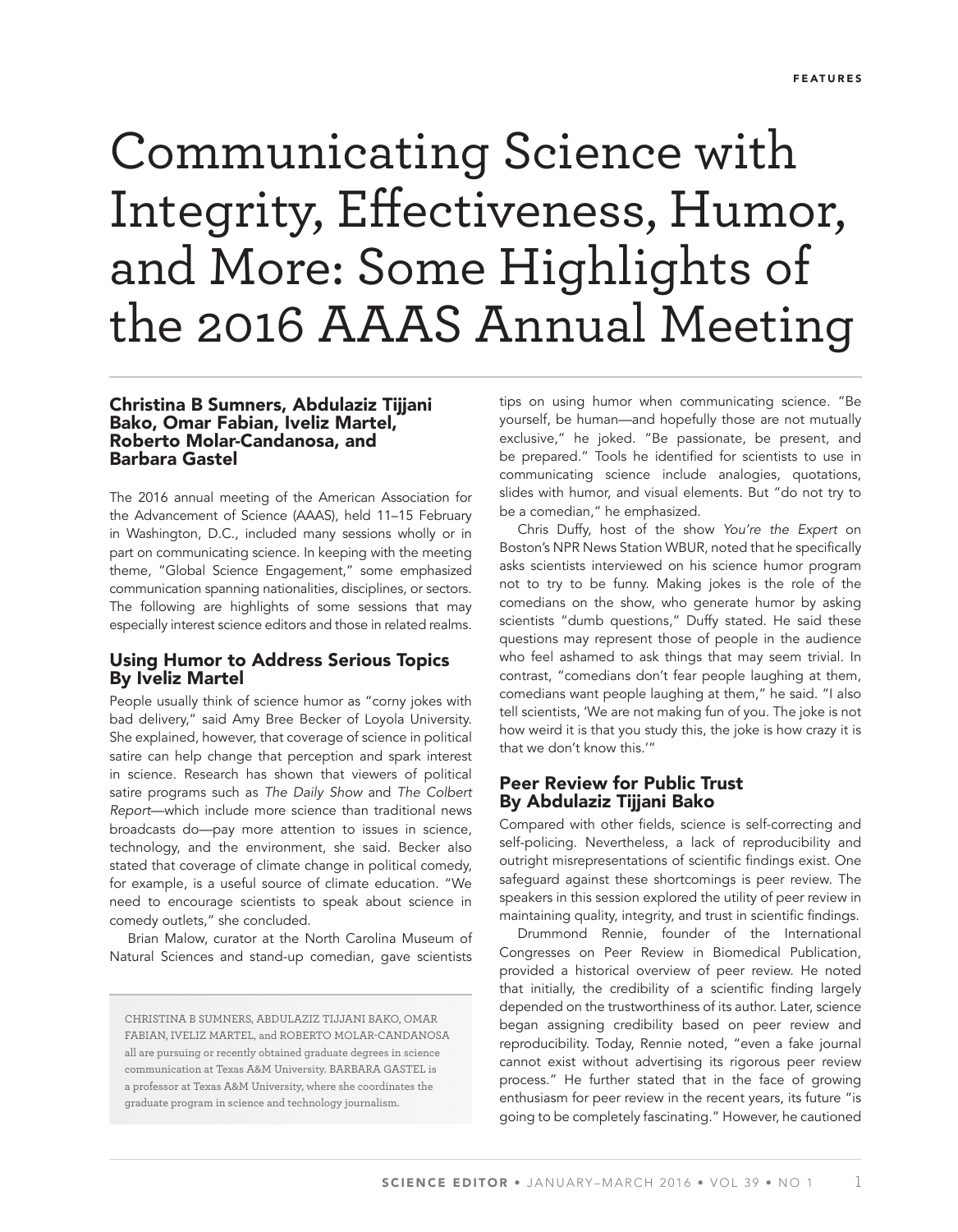## *CONTINUED*

that this enthusiasm will be worthless "unless peer review is studied, reported, and published."

To improve the peer review process, Carole J. Lee of the University of Washington proposed that the scientific community promote a culture of credibility, openness, and transparency among authors. This "crowd mentality," she said, will make authors find it "increasingly costly not to conform to standards in the face of competitors who do."

Richard Nakamura, director of the Center for Scientific Review at the US National Institutes of Health (NIH), noted that despite its strengths, the peer review process of the NIH can benefit from improvement. He said any alternative to the current peer review process must, among other things, be impervious to gaming, be unbiased, and have high efficiency and performance.

# Going Public: How Science Communicators Can Break Through the Noise By Christina B Sumners

At this session, the panel offered perspectives on how to convey information in a world with increasingly competitive demands for audiences' attention. "For science to be effective, it has to be communicated," said Arthur Lupia, of the University of Michigan, "and the challenges to effective science communication are greater now than they've ever been." He suggested that speaking to people's core values or aspirations is a good way to get their attention.

Barbara Kline Pope, executive director of communications, National Academy of Sciences, discussed her experience creating narrative pamphlets about the value of the behavioral and social sciences. She emphasized the importance of considering the audiences' previous knowledge and experience. "We fail because brains aren't empty vessels waiting to be filled," she said. Research done to create the most effective pamphlets showed that three narrative elements—value, metaphor, and exemplar—are important for communicating science. More specifically, showing science as contributing to progress, innovation, and ingenuity (all concepts the audience already values) was very effective, as was framing the practice of science as creating maps and solving puzzles.

Marshall Shepherd, professor of atmospheric sciences, University of Georgia, said that too many scientists are comfortable only with the "ivory tower" communication style of journal articles and scientific conferences. Although establishing one's scientific credibility through these channels is important, researchers also need to learn a different style to communicate with the public, he said. One of the most vital skills is getting to the point first, he said, instead of giving a long introduction as in a scientific paper.

#### Can Your Lifestyle Make You Older or Younger? Metaphors for Communicating Chronic Risks By Christina B Sumners

David Spiegelhalter, professor for the public understanding of risk, Cambridge University, presented this lecture. He began by explaining that it is relatively easy to determine the risk of a specific, one-time activity—sky diving, for example. The *micromort* is a unit of acute risk that corresponds to a 1-in-a-million chance of sudden death, and it equals the risk of simply going through a day. Historical data show that about seven of every million tandem jumps end in fatality, meaning sky diving presents about a seven micromort risk. In other words, jumping out of a plane is only about as dangerous as living through the average week.

Chronic risks are more difficult to quantify. Using the recent example of the headlines when the World Health Organization cancer agency classified processed meat as a carcinogen, Spiegelhalter critiqued media coverage of the risk. Many news articles confused absolute and relative risk, making the danger of eating bacon every morning seem far greater than it was.

Spiegelhalter suggested using metaphors that apply population risks to the individual to communicate chronic risk. For example, it seems that people respond to the metaphor of their "real age," which is their chronological age adjusted for lifestyle choices, thus making them effectively "older" or "younger."

Another effective metaphor is losing or adding time. A risk associated with a 1% decrease in life expectancy could be equated with losing about 15 minutes every day. Such a metaphor is useful for conveying the severity of a risk because research shows that people care less about losing years off their lives than they care about losing minutes in their days.

# Aligning Publishing Incentives with Research Transparency and Integrity By Barbara Gastel

In science, the drive to publish can undermine rigor and transparency in research. For example, researchers sometimes publish only "exciting" results, providing a distorted view of the findings. Speakers at this session and a preceding news briefing discussed ways to counter this problem.

Brian Nosek, of the Center for Open Science (a nonprofit company), described software his company developed mainly to help scientists manage their workflow but that also can help make scientists' work more public. Nosek said he advocated preregistering various types of research much as clinical trials are now preregistered, so the full scope of research undertaken is known; he said his company will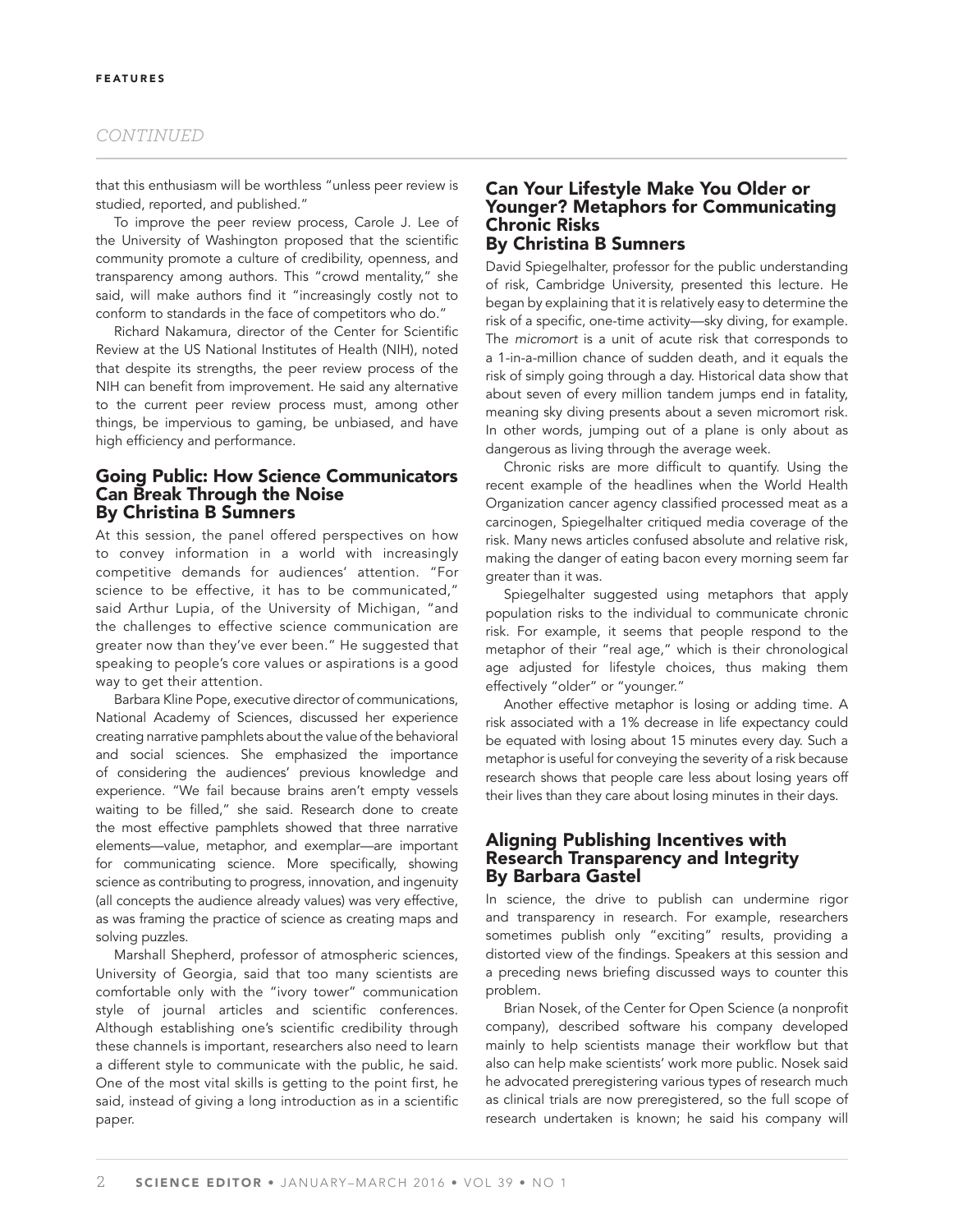#### *CONTINUED*

issue one thousand \$1000 awards for publishing results of preregistered research. In closing, he called for "technology to enable change, training to enact change, and incentives to embrace change."

Marcia McNutt, editor-in-chief of *Science,* said that whereas some journal policies benefit readers and some benefit publishers, we are entering an era emphasizing policies that benefit science and the scientific community. She then focused on the TOP (Transparency and Openness Promotion) guidelines, which emerged from a 2014 workshop and which over 500 journals have endorsed. These guidelines, she noted, include eight standards, each of which have four levels of stringency.

Arthur Lupia, of the University of Michigan, said that to maintain legitimacy and credibility, science must commit to greater transparency. Initiatives he noted in this regard included DA-RT (Data Access and Research Transparency) in political science. Like Nosek, he called for better instruction and more incentives to promote transparency and integrity.

#### Fostering Integrity in Science: An Action Agenda By Barbara Gastel

Copies of the newly released book *Doing Global Science: A Guide to Responsible Conduct in the Global Research Enterprise* greeted those arriving at this 8 a.m. Sunday session. The session then focused on this book and related themes.

Indira Nath, of India, who co-chaired the international committee that developed this book, spoke first. She explained that the book was a project of the InterAcademy Partnership, a recently established entity bridging some 130 academies of science from throughout the world. She said the book, which includes scenarios, is intended largely for use in education and training. In discussing ways to prevent irresponsible behavior, she said that "fostering mentorship is a key mitigation strategy."

The remaining three presentations dealt more broadly with fostering integrity in research and publication. Pieter Drenth, of the Netherlands, who also served on the committee that developed the book, discussed three theories of why people breach integrity norms in research: that of the bad apple, that of the bad barrel, and that of the bad barrel maker. He then identified countermeasures based on each. Robert M. Nerem, of the Georgia Institute of Technology, noted a forthcoming US National Academies report on integrity in science. He also discussed use of cases in teaching about this realm. C. K. Gunsalus, of the National Center for Professional and Research Ethics, listed sets of factors contributing to problems in research integrity. She called for a mindset that demands integrity rather than emphasizing winning.

*Doing Global Science* is available online at *www. interacademycouncil.net/24026/29429.aspx.* Print copies can be obtained from the Princeton University Press.

#### Geojournalism: Telling the Story of Science with Data, Maps, and Sensors By Omar Fabian

A new kind of environmental journalism is rapidly emerging. Flourishing in the era of big data and data visualization, geojournalism is helping journalists tell stories about the impacts of environmental changes faster and on a much larger scale than ever before. "It's tremendously exciting," said James Fahn, executive director of the Internews Earth Journalism Network and moderator of this session. "We've come a long way."

Twenty years ago, when Fahn was reporting on air pollution in Thailand, he and his colleagues had almost no means of collecting air-quality data themselves. They found it difficult to discern environmental patterns over areas extending farther than they could physically reach. Today, with the help of the Internet, powerful computer processors, and commercially available electronic sensors, geojournalists like Fahn can better overcome the problem of being unable to "see the forest for the trees." Quite literally in some cases.

Speaker Matt Hansen, a remote-sensing scientist at the University of Maryland, helped launch an interactive forest monitoring and alert system called Global Forest Watch. This online system enables users—journalists, scientists, and government agencies alike—to generate custom maps and analyze trends in forestation and deforestation in their local area or worldwide. Users can even sign up to receive near-real-time text alerts of forest disturbances. "The idea," Hansen said, "is to have journalists report on disturbances almost as soon as they happen—not in 1 or 2 years."

Another way this data-driven approach is transforming environmental journalism is by providing much-needed context. William Shubert, program officer, Earth Journalism Network, put it like this: In reporting on a forest fire, a journalist might feature a dramatic image of flames and smoke engulfing a woody landscape. Although arresting, the image doesn't tell the whole story. By aggregating data gathered on the ground and in the air, geojournalists can place their stories within the appropriate geographical and political context.

#### Effective Science Communication Strategies: Overcoming Your Expert Blind Spot By Roberto Molar-Candanosa

Dennis Schatz, of the Pacific Science Center in Seattle, Washington, felt completely confident about his teaching skills when he taught college students. He used graphs with dots moving up and down to illustrate a star's lifecycle. But once a